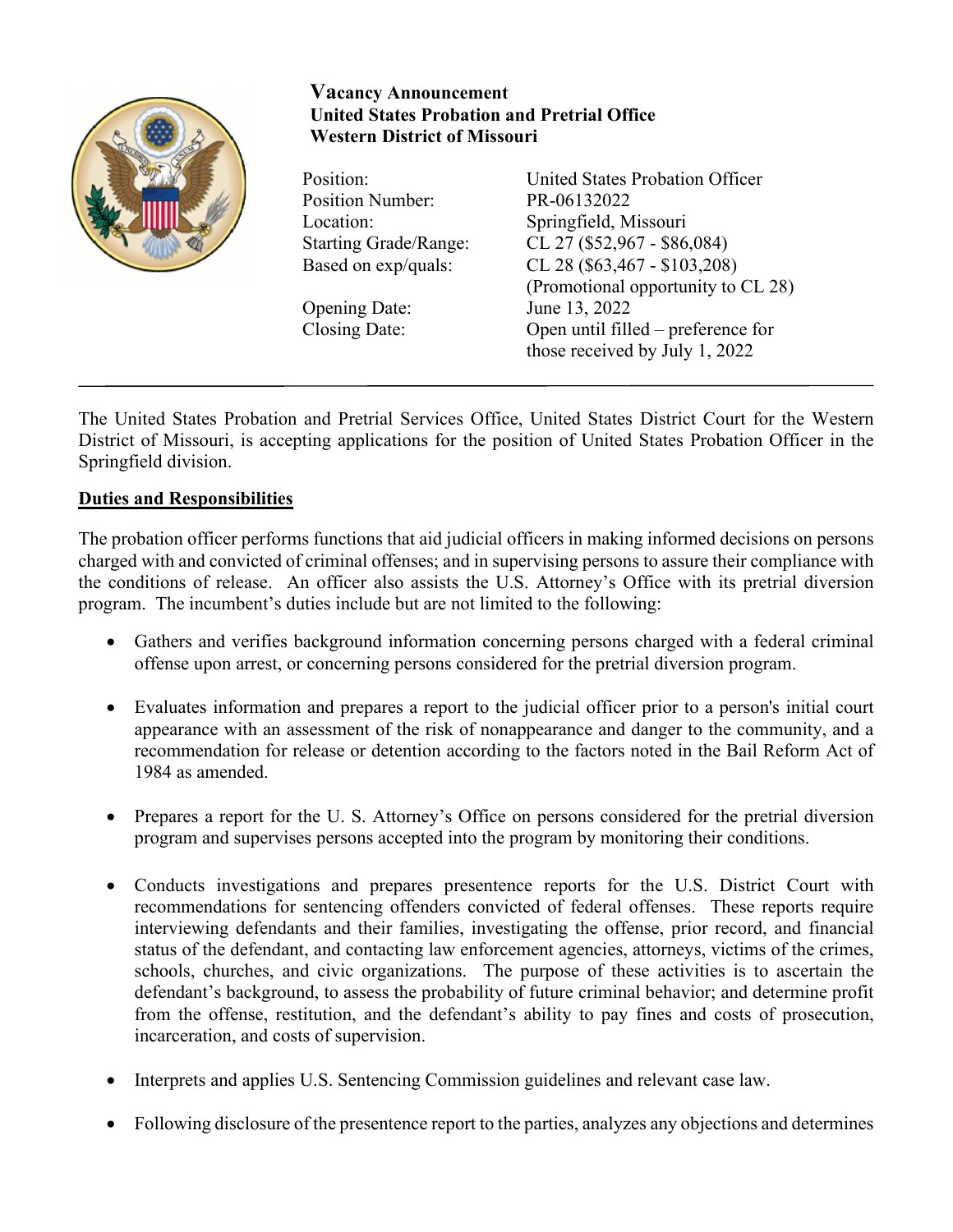appropriate course of action. Such actions include resolving disputed issues and/or presenting unresolved issues to the court for resolution.

- Presents presentence report and sentencing recommendations to the court. Responds to judicial officer's request for information and advice. Testifies in court as to the basis for factual findings and guidelines applications. Serves as resource to the court to facilitate proper imposition of sentence.
- Supervises defendants and offenders to maximize adherence to imposed conditions, reduce risk to the community, and to provide correctional treatment.
- Maintains personal contact with defendants and offenders through office and community visits and by telephone. Investigates employment, sources of income, lifestyle, and associates to assess risk and compliance. Responsible for detection of substance abuse; and through assessment and counseling, implements the necessary treatment or violation proceedings of appropriate offenders. Refers offenders to appropriate outside agencies such as medical and drug treatment facilities, employment, and training.
- Detects and investigates violations and implements appropriate alternatives and sanctions; conducts preliminary interviews and other investigations as required; and maintains a detailed written record of case activity.
- Initiates contacts with, replies to, and seeks information from organizations and persons such as the U.S. Parole Commission, Bureau of Prisons, and attorneys concerning offenders' behavior and sanctions. Reports violations of the conditions of supervision to the appropriate authorities. Prepares reports, which may include application of U.S. Sentencing Commission revocation guidelines. Makes recommendations for disposition. Testifies at court or parole hearings.

### **Qualifications**

A bachelor's degree from an accredited college or university with specialization in criminal justice, criminology, psychology, sociology, human relations, business, or public administration.

#### **Specialized Experience**

Progressively responsible experience, following completion of a bachelor's degree, in such fields as probation, pretrial services, parole, corrections, criminal investigations, or work in substance/addiction treatment/mental health services.

### **Physical Requirements and Maximum Entry Age**

Because officers must effectively deal with physical attacks and are subject to moderate arduous physical exertion, applicants must be physically capable to do field work and possess a valid driver's license. First time appointees must not have reached their  $37<sup>th</sup>$  birthday at the time of appointment.

**Prior to appointment, the selectee considered for this position will undergo a medical examination and drug screening. Upon successful completion of the medical examination and drug screening, the selectee may then be appointed provisionally, pending a favorable suitability determination by the court. In addition, as conditions of employment, incumbent will be subject to ongoing random drug screening, updated background investigations every five years and as deemed necessary by management for reasonable cause, may be subject to subsequent fitness-for-duty evaluations.**